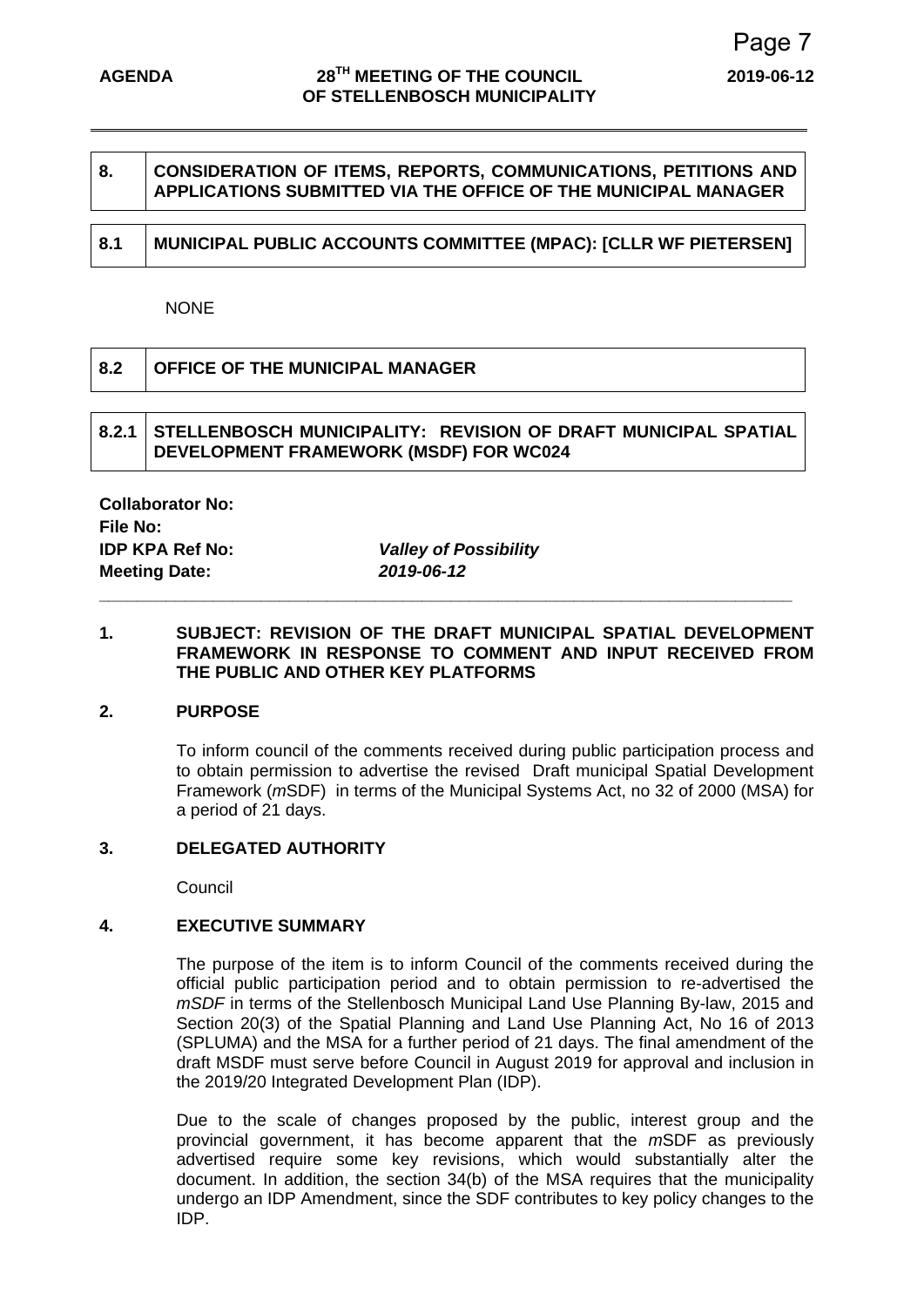The proposed amendments to the SDF, therefore provides an opportunity to advertise the Revised Draft *m*SDF and IDP Amendment to provide the public a further opportunity to comment on the *m*SDF and the IDP Amendment for a period of 21 days.

### **5. RECOMMENDATIONS**

- (a) that Council notes input and comments received on the Draft Municipal Spatial Development Framework attached as **ANNEXURE 1** of the agenda;
- (b) that Council gives consent that the public participation process as prescribed by the Spatial Planning and Land Use Management Act, Act 16 of 2013 and the Stellenbosch Municipality Land Use Planning By-Law, 2015 read together with the Municipal Systems Act proceed once the draft MSDF is amended for a period of 21 days;
- (c) that Council approves the advertisement of the Revised Draft *m*SDF for a period of 21 days for public comment; and
- (d) that the final draft Municipal Spatial Development Framework be submitted for consideration with the Integrated Development Plan Amendment.

## **6. DISCUSSION / CONTENTS**

#### **6.1 BACKGROUND**

With the enactment of the new planning dispensation in 2015 which included the Municipal Land Use Planning By-Law, 2015, the Western Cape Land Use Planning Act, No 3 of 2014 (LUPA) and the Spatial Planning and Land Use Planning Act, No 16 of 2013 Council must adopt a Municipal Spatial Development Framework within five years of implementation.

Section 12(1) of SPLUMA sets out the general provision that is applicable to the preparation of the MSDF including (amongst other considerations):

- Contribute to a coherent, planned approach to spatial development in the national, provincial and municipal spheres.
- Provide clear and accessible information to the public and private sector and provide direction for investment purposes.
- Include previously disadvantaged areas, areas under traditional leadership, rural areas, informal settlements, slums and land holdings of state-owned enterprises and government agencies and address their inclusion and integration into the spatial, economic, social and environmental objectives of the relevant sphere.
- Address historical spatial imbalances in development.
- Identify the long-term risks of spatial patterns of growth and development and the policies and strategies necessary to mitigate those risks.
- Provide direction for strategic developments, infrastructure investment, promote efficient, sustainable and planned investments by all sectors and indicate priority areas for investment in land development.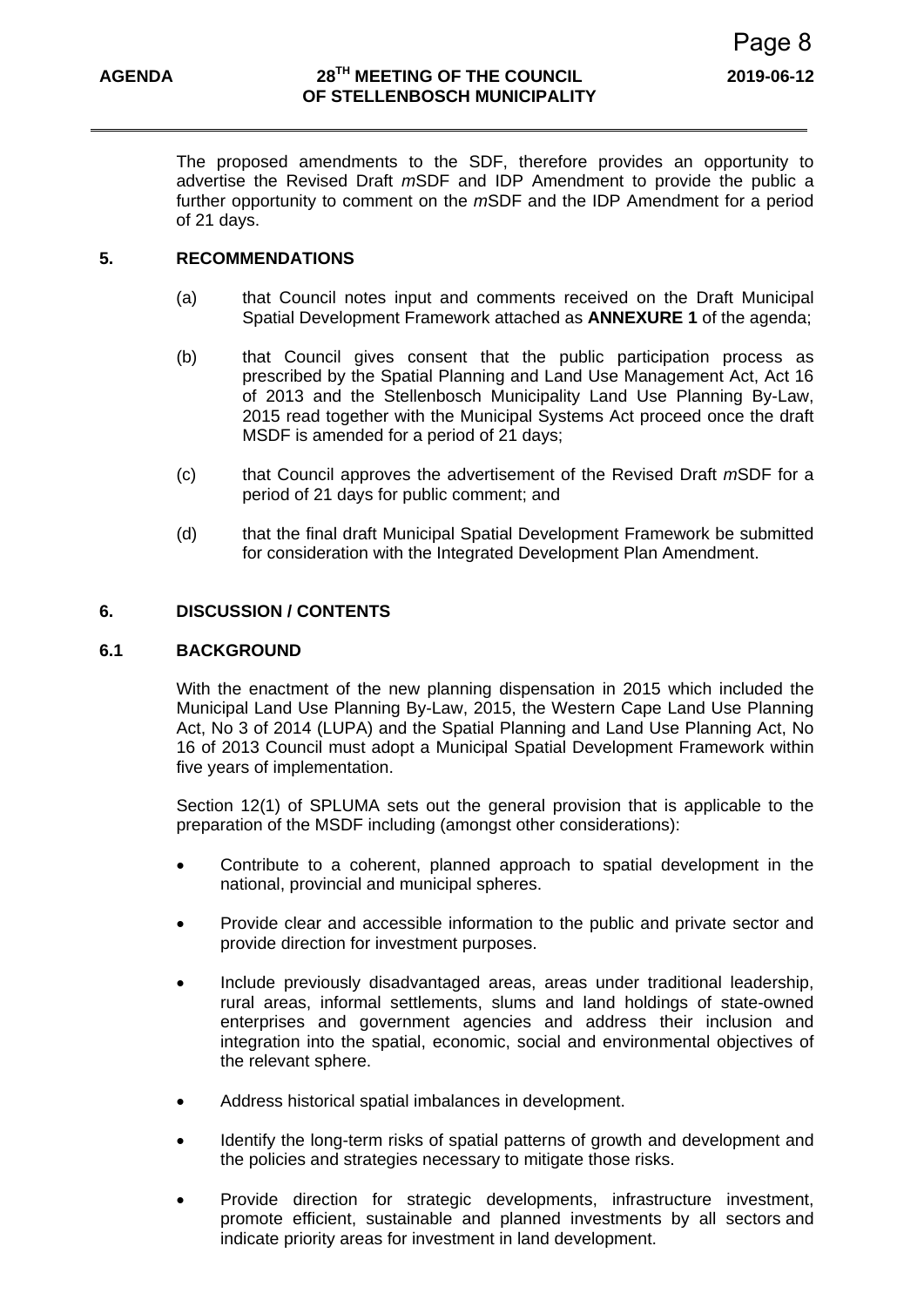- Promote a rational and predictable land development environment to create trust and stimulate investment.
- Take cognizance of any environmental management instrument adopted by the relevant environmental management authority.

**Chapter 2** of SPLUMA further sets out the development principles that must guide the preparation, adoption and implementation of any SDF, policy or by-law concerning spatial planning and the development or use of land, to which municipality are also required to adhere. These principles include **Spatial Justice, Spatial Sustainability, Spatial Efficiency, Spatial Resilience and Good Administration.**

Section 20(2) of SPLUMA and Section 26 of the Municipal Systems Act require that the MSDF must be prepared as part of the IDP.

In lieu of the above Council resolved at their meeting of 28 February 2019:

- a) That Council notes the Draft Municipal Spatial Development Framework attached as ANNEXURE 1 of the agenda;
- b) That Council give consent that the public participation process as prescribed by the Spatial Planning and Land Use Management Act, Act 16 of 2013 and the Stellenbosch Municipality Land Use Planning By-Law, 2015 proceed without delay;
- c) That the final draft Municipal Spatial Development Framework be submitted for consideration with the Integrated Development Plan no later than the Council meeting in May 2019.

In terms of section 34 (b) of the Local Government Municipal Systems Act 32 of 2000 (MSA):

"A municipal council may amend its integrated development plan in accordance with a prescribed process."

The process for amending a municipal integrated development plan is outlined in regulation 3 of the Local Government Municipal Planning and Performance Management Regulations of 2001 (MP&PMR).

By virtue of the fact that municipality is in a state of readiness to adopt the new municipal Spatial Development Framework (SDF) in accordance with section 20 (2) and 21 of the Spatial Planning and Land Use Management Act 16 of 2013 (SPLUMA), an IDP Amendment process has been necessitated. Section 20 (3) of SPLUMA requires that "before adopting the municipal SDF:

- (1) and any proposed amendments to the municipal spatial development framework, the Municipal Council must—
	- (a) give notice of the proposed municipal spatial development framework in the Gazette and the media;
	- (b) invite the public to submit written representations in respect of the proposed municipal spatial development framework to the Municipal Council within 60 days after the publication of the notice referred to in paragraph (a); and
	- (c) Consider all representations received in respect of the proposed municipal spatial development framework.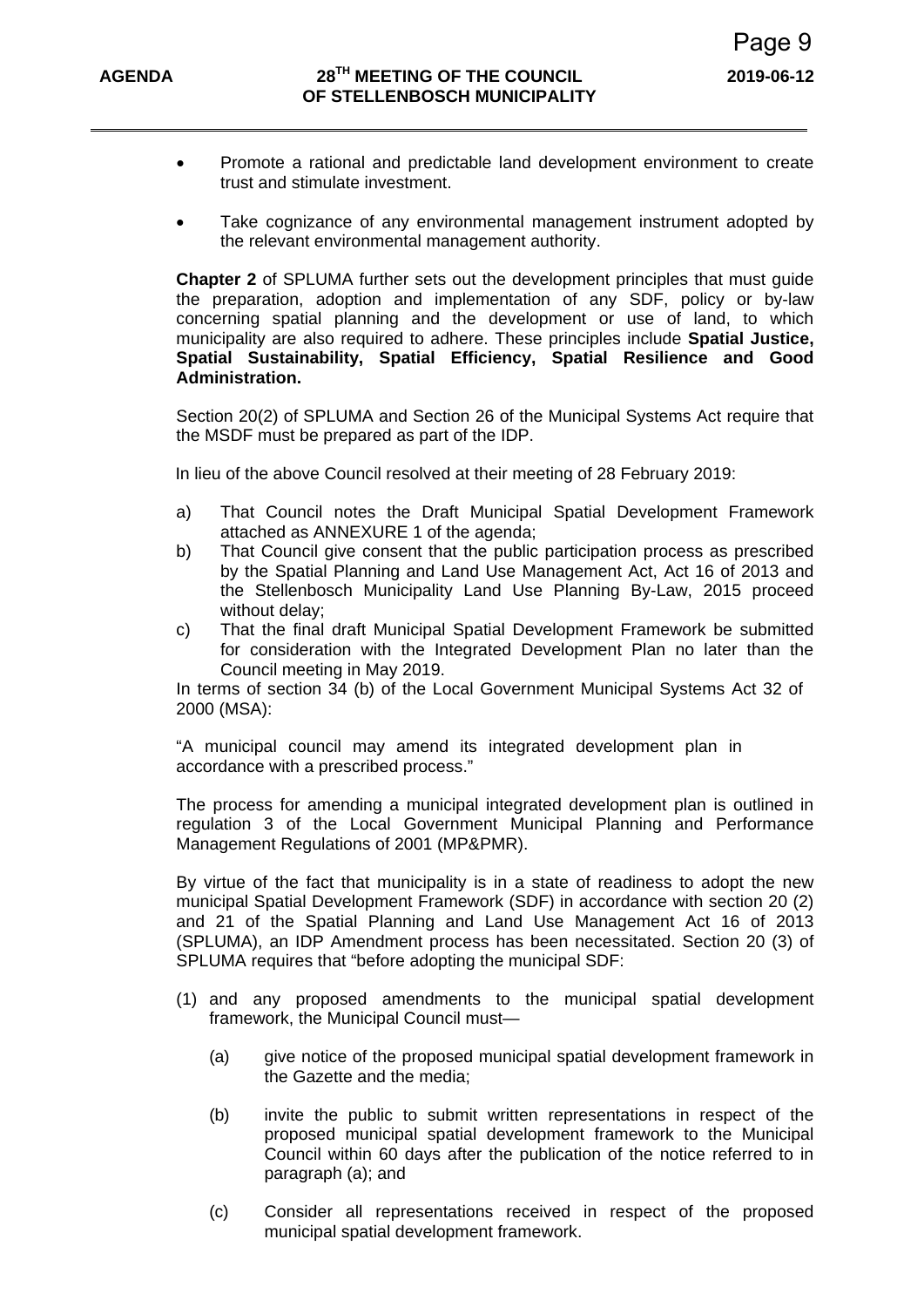### **6.2. PUBLIC PARTICIPATION PROCESS**

The draft mSDF was advertised to the public, Interested and Affected parties and government institutions. Advertisements were published in the Eikestadnuus on 7 March 2019 and the Paarl Post and Government Gazette on 8 March 2019 as well as on various social media platforms. The period for submitting written comments closed on 8 May 2019.

The mSDF was also included in all the meetings that were held with the public when the Integrated Development Plan (IDP) was presented to the public. Included in the IDP process was three focus group meetings of which one dealt with all aspects of the draft mSDF.

The draft mSDF was also discussed by the various internal directorates to ensure that their comment and input were also received and integrated and align with the MSDF.

In addition, various meetings were held with the Department of Environmental Affairs and Development Planning regarding the mSDF. An intergovernmental steering committee meeting was also held on 23 April 2019, the minute of which is attached as **ANNEXURE 2**.

## **6.3. COMMENT AND INPUT RECEIVED IN THE PUBLIC PARTICIPATION PROCESS**

The public, Interested and Affected parties, various governmental institutions and internal departments responded positively and enthusiastic and engaged meaningful with the MSDF process.

The Directorate: Planning and Economic Development received 64 formal comments during the period allowed for public participation. A summary of all comments received is attached included in the draft mSDF as APPENDICE B (P.144) of the draft mSDF. Individual comments are available on record and can be viewed at the department: spatial planning and will be available at the council meeting when the final draft MSDF is presented to Council for consideration.

Overall, the input can be categorised in three broad groups being:

- Proposals from developers, landowners and consultants on behalf of land owners and developers for the inclusion of their properties, mostly agricultural land, into the urban edge in order to obtain development rights in future;
- Comments on "gaps" evident in the draft MSDF, information that is statutory required and issues not raised in the report; and
- Comments on specific proposals in the MSDF.

Importantly, the concepts underpinning the draft mSDF received wide support during this process and few objections were raised against these concepts. These seven concepts were:

- 1. First, maintain and grow the assets of Stellenbosch Municipality's natural environment and farming areas.
- 2. Second, respect and grow our cultural heritage, the legacy of physical artefacts and intangible attributes of society inherited from past generations maintained in the present and preserved for the benefit of future generations.
- 3. Third, within developable areas areas not set aside for limited development owing to its natural or cultural significance – allow future opportunity to build on existing infrastructure investment, on the opportunity inherent in these systems when reconfigured, augmented or expanded.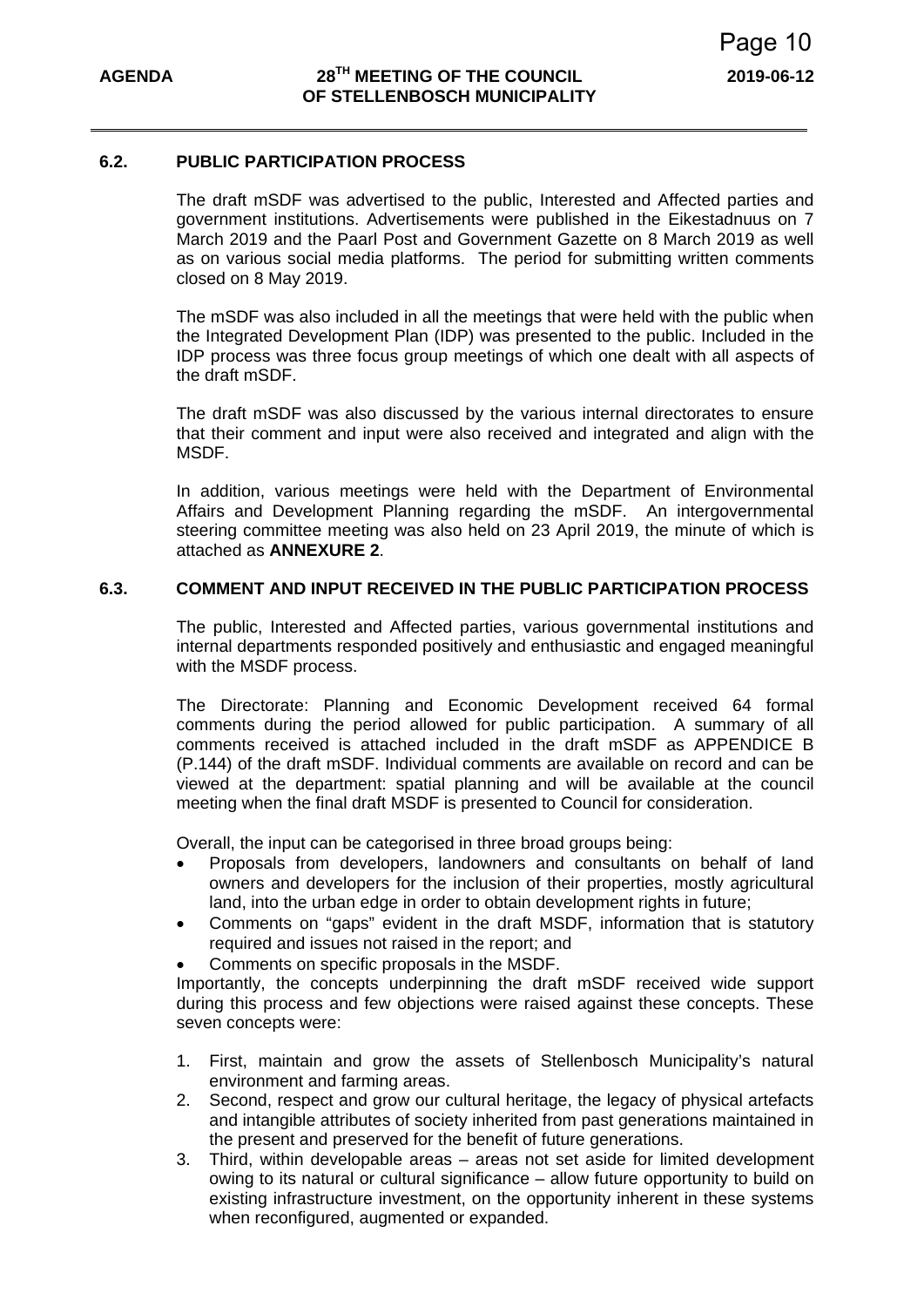- 4. Fourth, clarify and respect the different roles and potentials of existing settlements.
- 5. Fifth, address human needs for housing, infrastructure, and facilities clearly in terms of the constraints and opportunity related to natural assets, cultural assets, infrastructure, and the role of settlements.
- 6. Sixth, pursue balanced communities. All settlements should be balanced.
- 7. Finally, focus energy on a few catalytic areas that offer extensive opportunity and address present risk.

All the comments received during the public participation will be evaluated against these principles as well as the principles contained in the Spatial Planning and Land Use Management Act, No 16 of 2013 (SPLUMA).

Importantly, existing Council decisions regarding the development of the municipal area will also be included in the revised draft MSDF. In particular these include:

- Northern Extension: Land extent for the Northern Extension has been finalised. Consideration to be given to the urban edge to cater for the Northern Extension.
- Klapmuts: Klapmuts urban edge to consider the land parcel donated to the University. Integration of Klapmuts Node with the Distell land/development (north of N1).
- Housing pipeline: Housing pipeline has been approved by Council and to be incorporated into SDF.
- De Novo: Department of Human Settlements (DoHS) wants De Novo included in urban edge and in SDF as a human settlement for approximately 300 units (municipality supports the development of an agri-village outside the urban edge).
- Stellenbosch Environmental Management Framework should formally be referenced in the MSDF
- Capital Expenditure Framework to be included into SDF.
- Jonkershoek to be appropriately addressed in the SDF.

Development proposals outside the current urban edge amounts to the inclusion of another approximately 1 500 ha of mostly agricultural land.

# **6.4 CHANGES TO THE DRAFT MSDF**

 Section 6(7) of the Stellenbosch Municipality: Land Use Planning By-law determines the following:

*If the final draft of the municipal spatial development framework or final draft of the amendment of the municipal spatial development framework contemplated in subsection (6) is materially different to what was published in terms of subsection (4), the Municipality must in accordance with subsections (4), (5) and (6), read with the necessary changes, follow a further consultation and public participation process before the municipal spatial development framework or amendment of the municipal spatial development framework is adopted by the Council.* 

 It can be argued in our view, that the changes to the draft MSDF that may be required and that became apparent during the public participation process and during deliberations with DEA&DP, will result in the amended draft MSDF to be materially different to the MSDF that was published.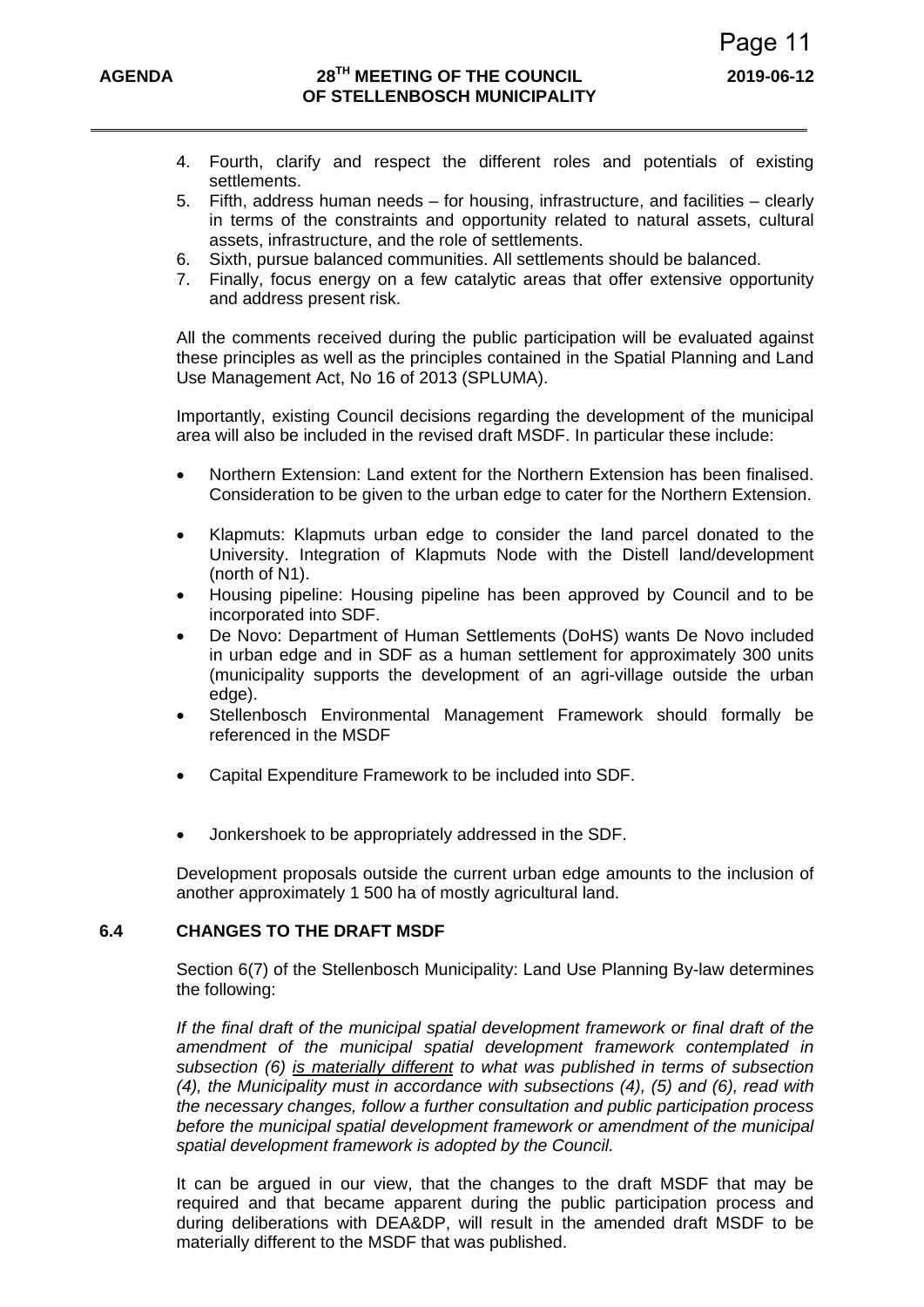In order to ensure legal compliance it would thus be necessary to re-advertise the final draft MSDF, once amended, for public comment before Council can approved the final MSDF. This process was discussed and supported by DEA&DP.

This will, however require an amendment to the IDP. In terms of section 34 (b) of the Local Government Municipal Systems Act 32 of 2000 (MSA):

"A municipal council may amend its integrated development plan in accordance with a prescribed process."

The process for amending a municipal integrated development plan is outlined in regulation 3 of the Local Government Municipal Planning and Performance Management Regulations of 2001 (MP&PMR).

As the draft MSDF has undergone a first phase of public consultation of 60 days which commenced on 8 March and ended on 8 May 2019 an additional 30 days public consultation will be undertaken alongside the IDP Amendment Process.

#### **6.5 FINANCIAL IMPLICATIONS**

Cost involved in paying the appointed service provider and costs for advertising the Revised Draft mSDF and IDP Amendment. Funds are available within existing budgets.

#### **6.6 LEGAL IMPLICATIONS**

The process and procedures to prepare an mSDF is prescribed in legislation. However the process to amend the IDP through the inclusion of the final mSDF, was discussed and agreed on with DEA&DP. The letter from DEA&DP in which the IDP amendment process is accepted, is attached as **ANNEXURE 3.**

### **6.7 STAFF IMPLICATIONS**

Staff from the Spatial Planning and IDP Office will be involved. Additionally the service provider who was appointed to develop the mSDF.

# **6.8 PREVIOUS RELEVANT COUNCIL RESOLUTIONS**

Council resolved on 28 February 2019:

- a) That Council notes the Draft Municipal Spatial Development Framework attached as ANNEXURE 1 of the agenda;
- b) That Council give consent that the public participation process as prescribed by the Spatial Planning and Land Use Management Act, Act 16 of 2013 and the Stellenbosch Municipality Land Use Planning By-Law, 2015 proceed without delay:
- c) That the final draft Municipal Spatial Development Framework be submitted for consideration with the Integrated Development Plan no later than the Council meeting in May 2019.

This report is submitted in terms of the above council resolution.